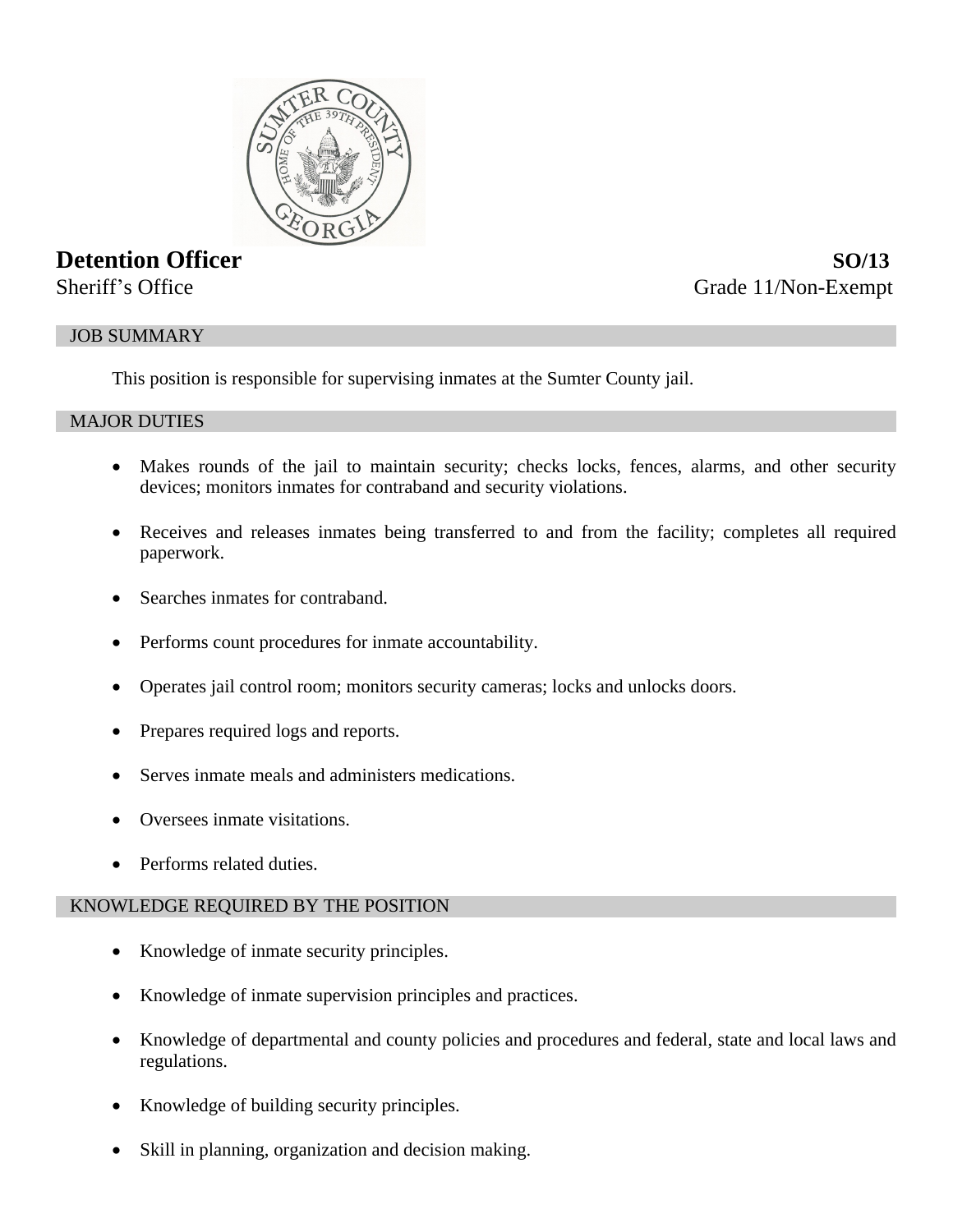- Skill in maintaining records and preparing reports.
- Skill in oral and written communication.
- Skill in the use of firearms and restraint equipment.

## SUPERVISORY CONTROLS

The Sergeant assigns work in terms of general instructions. The supervisor spot-checks completed work for compliance with procedures, accuracy, and the nature and propriety of the final results.

#### **GUIDELINES**

Guidelines include federal and state laws and county and department policies and procedures. These guidelines are generally clear and specific but may require some interpretation in application.

## COMPLEXITY/SCOPE OF WORK

- The work consists of related duties in the provision of inmate security. The unique needs associated with each inmate contribute to the complexity of the position.
- The purpose of this position is to ensure the safety and security of inmates. Successful performance contributes to the safety and security of inmates, employees, and the general public.

## **CONTACTS**

- Contacts are typically with co-workers, other county employees, inmates, and the general public.
- Contacts are typically to give or exchange information, resolve problems, motivate persons, and provide services.

## PHYSICAL DEMANDS/ WORK ENVIRONMENT

- The work is typically performed while intermittently sitting, standing, stooping, bending, crouching, or walking. The employee frequently lifts light and heavy objects, climbs ladders, uses tools or equipment requiring a high degree of dexterity, distinguishes between shades of color, and utilizes the sense of smell.
- The work is typically performed a correctional facility and outdoors, occasionally in cold or inclement weather. The employee is exposed to noise, dirt, grease, machinery with moving parts, contagious or infectious diseases, or irritating chemicals. Work requires the use of protective devices such as masks, goggles, gloves, etc.

## SUPERVISORY AND MANAGEMENT RESPONSIBILITY

None.